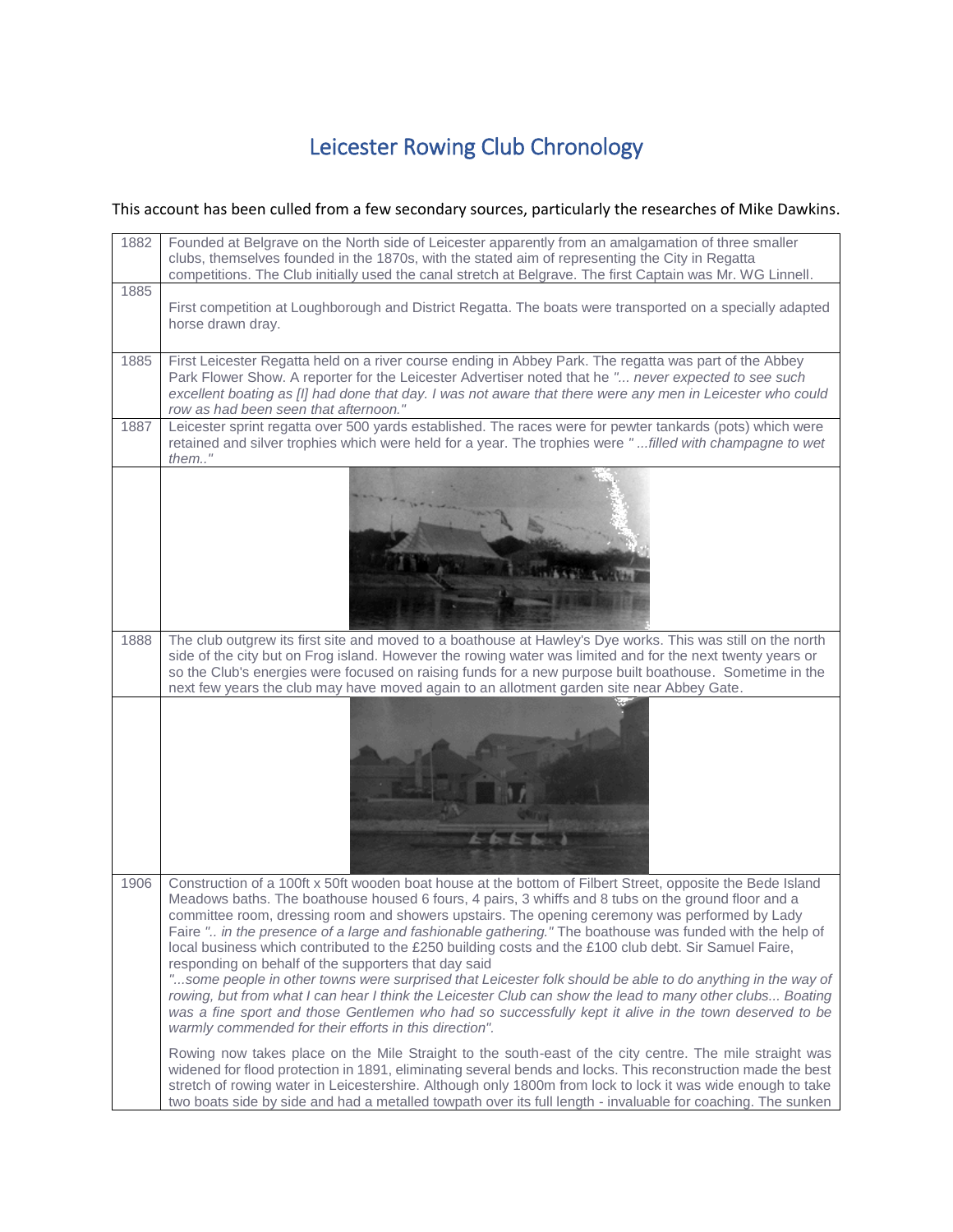|              | water level also meant that the river was shielded from the wind in almost all directions, allowing rowers to<br>venture out in the strongest winds with barely a ripple on the water. To this day Leicester Rowers are<br>notorious for being over sensitive to wind and waves when they travel to less favoured waters                                                                                                                                                                                                                                           |
|--------------|--------------------------------------------------------------------------------------------------------------------------------------------------------------------------------------------------------------------------------------------------------------------------------------------------------------------------------------------------------------------------------------------------------------------------------------------------------------------------------------------------------------------------------------------------------------------|
|              | Club reforms after the Great War                                                                                                                                                                                                                                                                                                                                                                                                                                                                                                                                   |
| 1920<br>1940 | The construction of a new power station forces the club to move across the river to present site on the<br>southern tip of Bede Island. Old swimming lido buildings formed the clubhouse and changing rooms with<br>various temporary buildings housing the boats. The accommodation was noted to be " cribbed cabined and<br>confined". During the War, Leicester City Council records were kept at the Clubhouse, an annexe being<br>built to accommodate a night watchman.                                                                                      |
|              |                                                                                                                                                                                                                                                                                                                                                                                                                                                                                                                                                                    |
| 1945         | During the second world war a concrete footbridge was built over the regatta course in Abbey Park. The<br>bridge had two piers which effectively made the river too narrow for racing. Since then all regattas have<br>been held on the Mile Straight. This photo shows the finish of the new course with the power station and<br>the old Leicester City West Stand in the background.                                                                                                                                                                            |
|              | <b>DAMITION</b>                                                                                                                                                                                                                                                                                                                                                                                                                                                                                                                                                    |
| 1949         | First Leicester Quarts Regatta held in autumn. Autumn regattas had a problem; due to weed growth during<br>the summer the channel was often too narrow for racing and the club had to rely on the weed being cut in<br>order to hold the event. The weed is still a problem in late summer even today. After the war the Club was<br>represented at Regattas all over the midlands. At distant regattas crews would race in "Committee Boats"<br>provided by the organising club and traveled to events on the train carrying their 13 foot long oars with<br>them |
| 1952         | Messrs. Edgars Raibacis, Bickley, Jones, Akots and Marshall with their amassed silverware for the season<br>of 1952.                                                                                                                                                                                                                                                                                                                                                                                                                                               |
|              |                                                                                                                                                                                                                                                                                                                                                                                                                                                                                                                                                                    |
| 1962         | A new larger boathouse was constructed, mostly thanks to Mr. Pete Barnacle, which lasted until the                                                                                                                                                                                                                                                                                                                                                                                                                                                                 |
|              | current boathouse was built in 1996.                                                                                                                                                                                                                                                                                                                                                                                                                                                                                                                               |
| 1970<br>1972 | Club becomes mixed, first women's crew to represent LRC at open regattas.<br>The power station across the river from the club closes down. The good news was that the outflow from                                                                                                                                                                                                                                                                                                                                                                                 |
|              | the cooling water no longer caused a thick fog in winter or pushed the boats across the river when in full<br>flow, the bad news was that the river now froze over occasionally in winter.                                                                                                                                                                                                                                                                                                                                                                         |